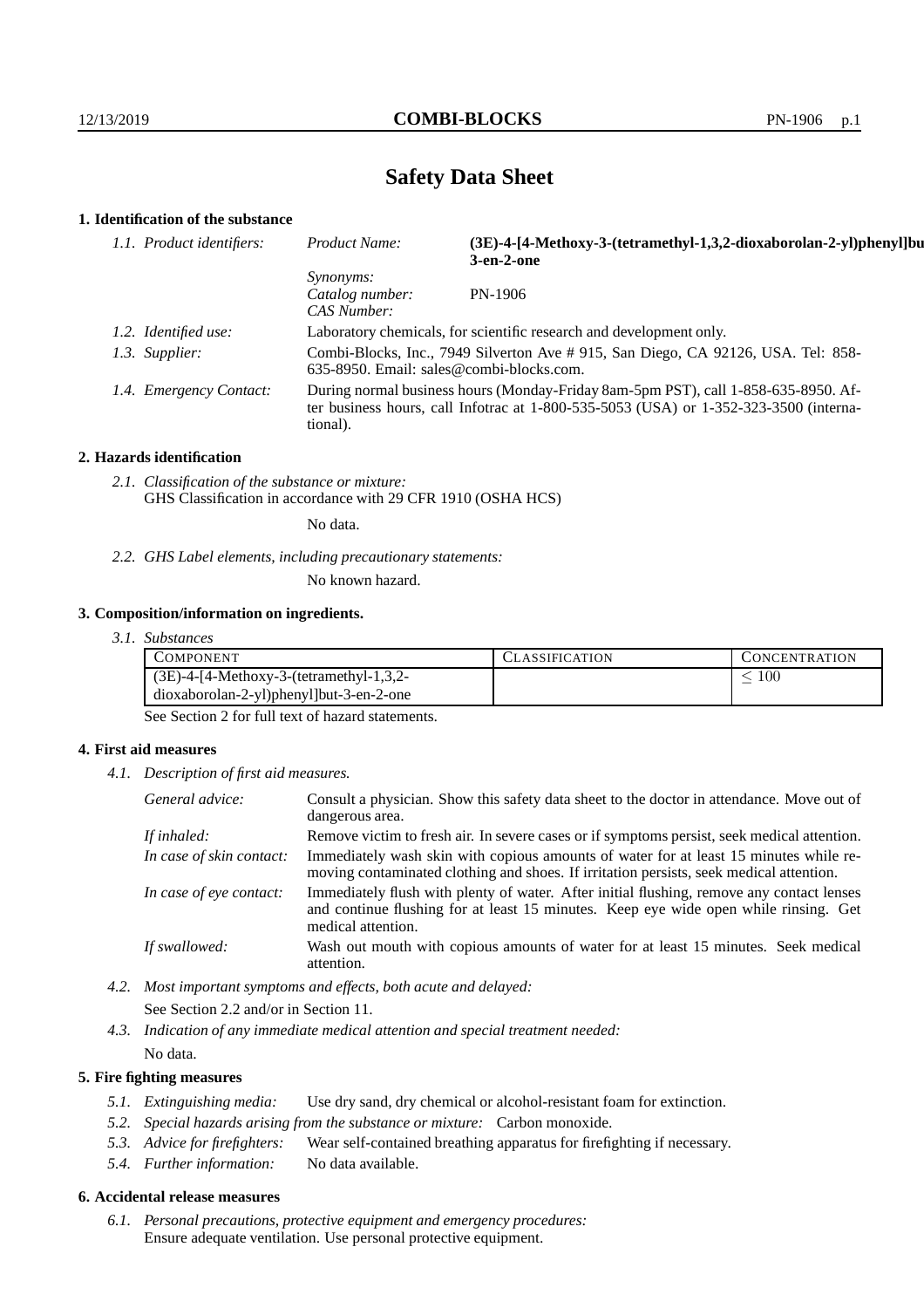Respiratory protection:

**9. Physical and chemical properties**

drains.

(a) Appearance: No data (b) Odour: No data (c) Odour Threshold: No data (d) pH: No data (e) Melting point/freezing point: No date. (f) Initial boiling point and boiling range: No data (g) Flash point: No data (h) Evaporatoin rate: No data (i) Flammability (solid, gas): No data (j) Upper/lower flammability or explosive limits: No data (k) Vapour pressure: No data (l) Vapour density: No data (m) Relative density: No data (n) Water solubility: No data (o) Partition coefficient: n-octanol/water: No data (p) Auto-ignition: No data (q) Decomposition temperature: No data (r) Viscosity: No data (s) Explosive properties: No data (t) Oxidizing properties: No data

*9.1. Information on basic physical and chemical properties*

|                                                                                                                                                                                                                                                            | 6.2. Environmental precautions:                                                                                                                                                                                                                                    |                                                                                                                                                                                                                                                                            |  |  |  |  |  |
|------------------------------------------------------------------------------------------------------------------------------------------------------------------------------------------------------------------------------------------------------------|--------------------------------------------------------------------------------------------------------------------------------------------------------------------------------------------------------------------------------------------------------------------|----------------------------------------------------------------------------------------------------------------------------------------------------------------------------------------------------------------------------------------------------------------------------|--|--|--|--|--|
|                                                                                                                                                                                                                                                            | Should not be released into the environment. See Section 12 for additional ecological information.                                                                                                                                                                 |                                                                                                                                                                                                                                                                            |  |  |  |  |  |
|                                                                                                                                                                                                                                                            | 6.3. Methods and materials for containment and cleaning up:                                                                                                                                                                                                        |                                                                                                                                                                                                                                                                            |  |  |  |  |  |
|                                                                                                                                                                                                                                                            | Sweep up or vacuum up spillage and collect in suitable container for disposal.                                                                                                                                                                                     |                                                                                                                                                                                                                                                                            |  |  |  |  |  |
|                                                                                                                                                                                                                                                            | 6.4. Reference to other sections:                                                                                                                                                                                                                                  |                                                                                                                                                                                                                                                                            |  |  |  |  |  |
|                                                                                                                                                                                                                                                            | Refer to protective measures listed in Sections 8 and 13.                                                                                                                                                                                                          |                                                                                                                                                                                                                                                                            |  |  |  |  |  |
|                                                                                                                                                                                                                                                            | 7. Handling and storage                                                                                                                                                                                                                                            |                                                                                                                                                                                                                                                                            |  |  |  |  |  |
|                                                                                                                                                                                                                                                            | 7.1. Precautions for safe handling: Avoid contact with skin and eyes. Avoid inhalation of vapour or mist. Keep away<br>from sources of ignition - No smoking. Take measures to prevent the build up of electro-<br>static charge. For precautions see section 2.2. |                                                                                                                                                                                                                                                                            |  |  |  |  |  |
| 7.2. Conditions for safe storage, including any incompatibilities: Store refrigerated. Keep container tightly closed in<br>a dry and well-ventilated place. Containers which are opened must be carefully resealed<br>and kept upright to prevent leakage. |                                                                                                                                                                                                                                                                    |                                                                                                                                                                                                                                                                            |  |  |  |  |  |
|                                                                                                                                                                                                                                                            | 7.3. Specific end use(s):                                                                                                                                                                                                                                          | Laboratory chemicals, for scientific research and development only.                                                                                                                                                                                                        |  |  |  |  |  |
|                                                                                                                                                                                                                                                            | 8. Exposure Controls / Personal protection                                                                                                                                                                                                                         |                                                                                                                                                                                                                                                                            |  |  |  |  |  |
|                                                                                                                                                                                                                                                            | 8.1. Control parameters:                                                                                                                                                                                                                                           |                                                                                                                                                                                                                                                                            |  |  |  |  |  |
|                                                                                                                                                                                                                                                            | Components with workplace control parameters: Contains no substances with occupational exposure limit values.                                                                                                                                                      |                                                                                                                                                                                                                                                                            |  |  |  |  |  |
|                                                                                                                                                                                                                                                            | 8.2. Exposure controls:                                                                                                                                                                                                                                            |                                                                                                                                                                                                                                                                            |  |  |  |  |  |
|                                                                                                                                                                                                                                                            | Appropriate engineering controls: Ensure that eyewash stations and safety showers are close to the workstation<br>location. Ensure adequate ventilation, especially in confined areas.                                                                             |                                                                                                                                                                                                                                                                            |  |  |  |  |  |
|                                                                                                                                                                                                                                                            | Personal protective equipment:                                                                                                                                                                                                                                     |                                                                                                                                                                                                                                                                            |  |  |  |  |  |
|                                                                                                                                                                                                                                                            | Eye/face protection:                                                                                                                                                                                                                                               | Wear appropriate protective eyeglasses or chemical safety goggles as described by OSHA's<br>eye and face protection regulations in 29 CFR 1910.133 or European Standard EN166.                                                                                             |  |  |  |  |  |
|                                                                                                                                                                                                                                                            | Skin protection:                                                                                                                                                                                                                                                   | Handle with gloves. Gloves must be inspected prior to use. Use proper glove removal<br>technique (without touching glove's outer surface) to avoid skin contact with this product.<br>Dispose of contaminated gloves after use in accordance with applicable laws and good |  |  |  |  |  |

laboratory practices. Wash and dry hands

Body Protection: Complete suit protecting against chemicals, Flame retardant antistatic protective clothing.,

amount of the dangerous substance at the specific workplace.

Control of environmental exposure: Prevent further leakage or spillage if safe to do so. Do not let product enter

The type of protective equipment must be selected according to the concentration and